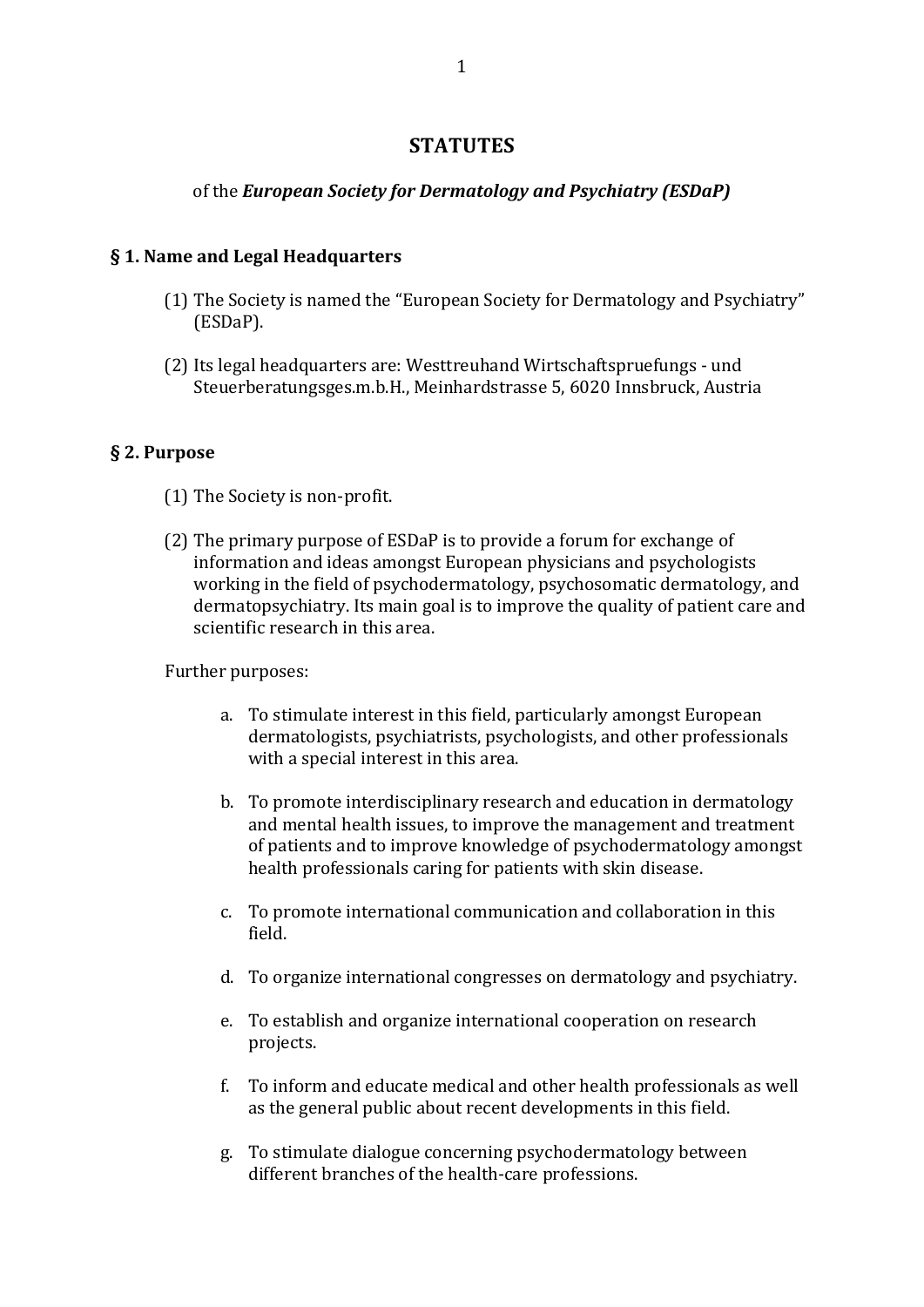- h. To organize advanced courses on dermatology and mental health issues.
- i. To establish close cooperation with other interested national and international associations for dermatology, psychiatry and psychology.
- i. To develop a shared nomenclature, concepts and definitions to facilitate clinical work and research in this field.

# **§ 3. Means to realize the Purposes of the Society**

The purposes of the Society shall be realized by means of the following activities:

- (1) Scientific Congresses and Symposia Lectures and workshops;
- (2) Continuing courses in medical education;
- (3) Publication of a paper edition of a journal on dermatology and mental health issues, which may include an information bulletin of the Society or finalize with an established academic dermatological journal – an agreement foreseeing the journal to become the official journal of the Society;
- (4) Managing of a Website as well as creation and dissemination of electronic publications such as Newsletters, Scientific Journals in electronic format and other publications;
- (5) Organization of competitions to grant prizes for scientific works and scientific publications to encourage scientific activity and recognize and reward the highest quality work.

The income of the Society shall be from:

- Membership fees;
- Congresses;
- Symposia;
- Advanced courses
- Grants
- Bequests
- Other donations.

## **§ 4. Types of Membership**

Membership of the Society consists of ordinary members, associate members and honorary members.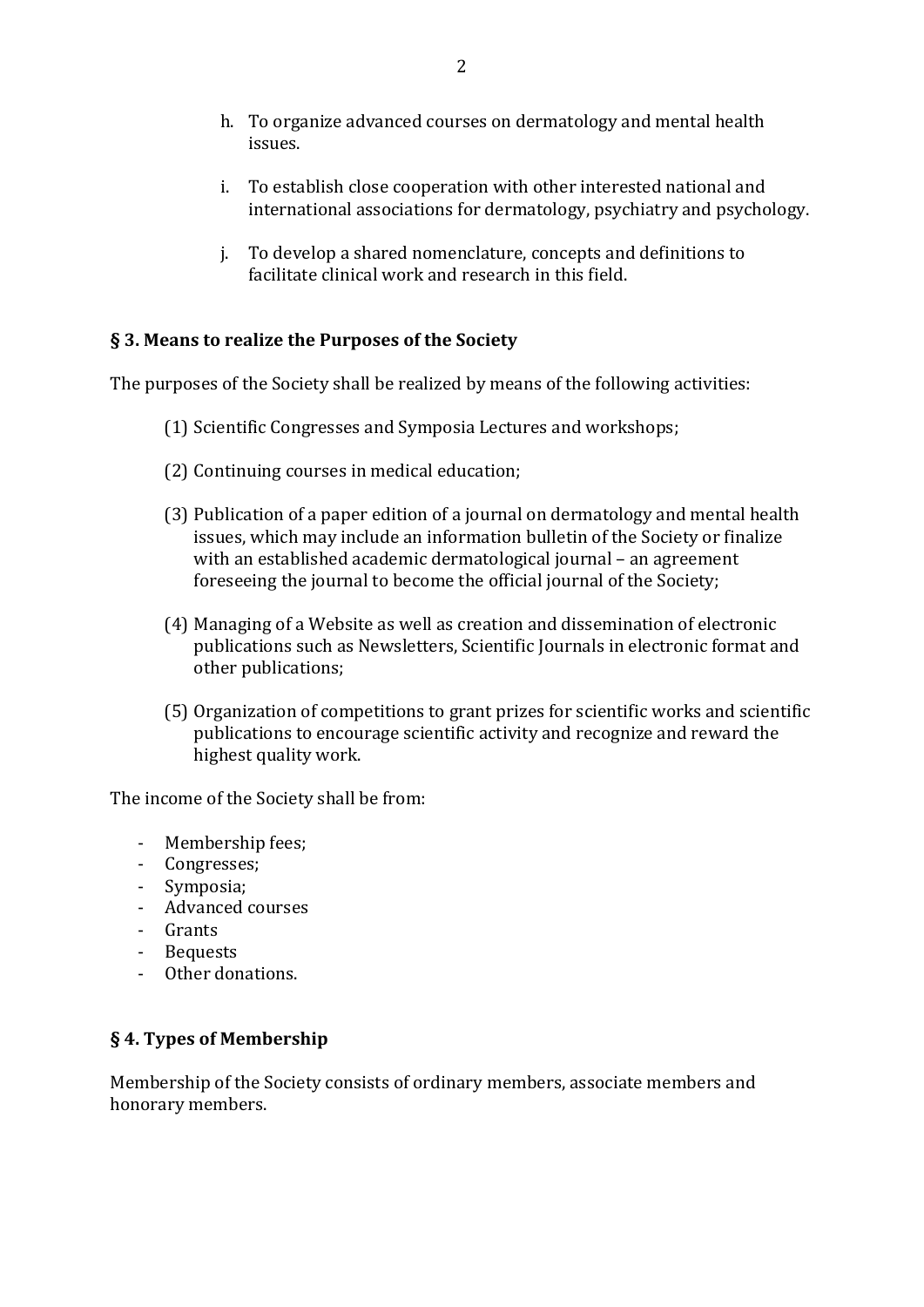#### **§ 5. Application for Membership**

- $(1)$  All physical personas, who are physicians, psychiatrists or psychologists, and who are either citizen of or are residing in a country, which is Switzerland, Norway or a member of the European Union, have graduated from University, and who work in the field of dermatology, psychiatry or psychology may apply for ordinary membership. Students as well as interested professionals who for any reason do not fulfil the above-mentioned requirements may apply for associate membership. The Executive Committee (henceforth called EC;  $\S$ § 8, 11) may bestow ordinary membership on applicants and members having achieved extraordinary merits in the field of psychodermatology because of their publications and/or research and/or other type of engagement such as support of patient groups or other activities, even if the applicant does not fulfil the requirements for ordinary membership. Juridical Persons, such as Patients' Associations, Scientific Societies etc. may be eligible for associate membership.
- (2) Details on all membership application procedures are to be made available at all times on the website of the society.
- (3) The EC has the final right to decide on the granting of membership of ordinary and associate Members. Membership may be refused without giving explicit reasons.
- (4) Honorary Members are appointed at a General Assembly by the EC.
- (5) Provisional registration of new members is granted by the Secretary General, pending a formal confirmation from the EC.

#### § 6. Termination of Membership

- $(1)$  Membership terminates upon death (in case of legal persons upon loss of the legal personality), upon voluntary resignation, upon cancellation or upon expulsion.
- (2) Resignation of membership can only take effect on December 31st of every year. The EC has to be informed at least 3 months prior to resignation. If the Board is informed later than September 30th, resignation becomes effective only at the next possible date, which is at the end of the following year.
- (3) The EC may cancel the membership of a member if the member's payment of membership dues is more than 6 months overdue, despite receipt of two reminders. If a member fails to pay his membership dues for two consecutive years his membership is automatically terminated independently of any reminders sent. Obligation to pay membership dues up to the date of cancellation does not expire with the cancellation.
- (4) The EC may decide to expel a Member from the Society because of gross breach of membership obligations or because of disreputable conduct. Any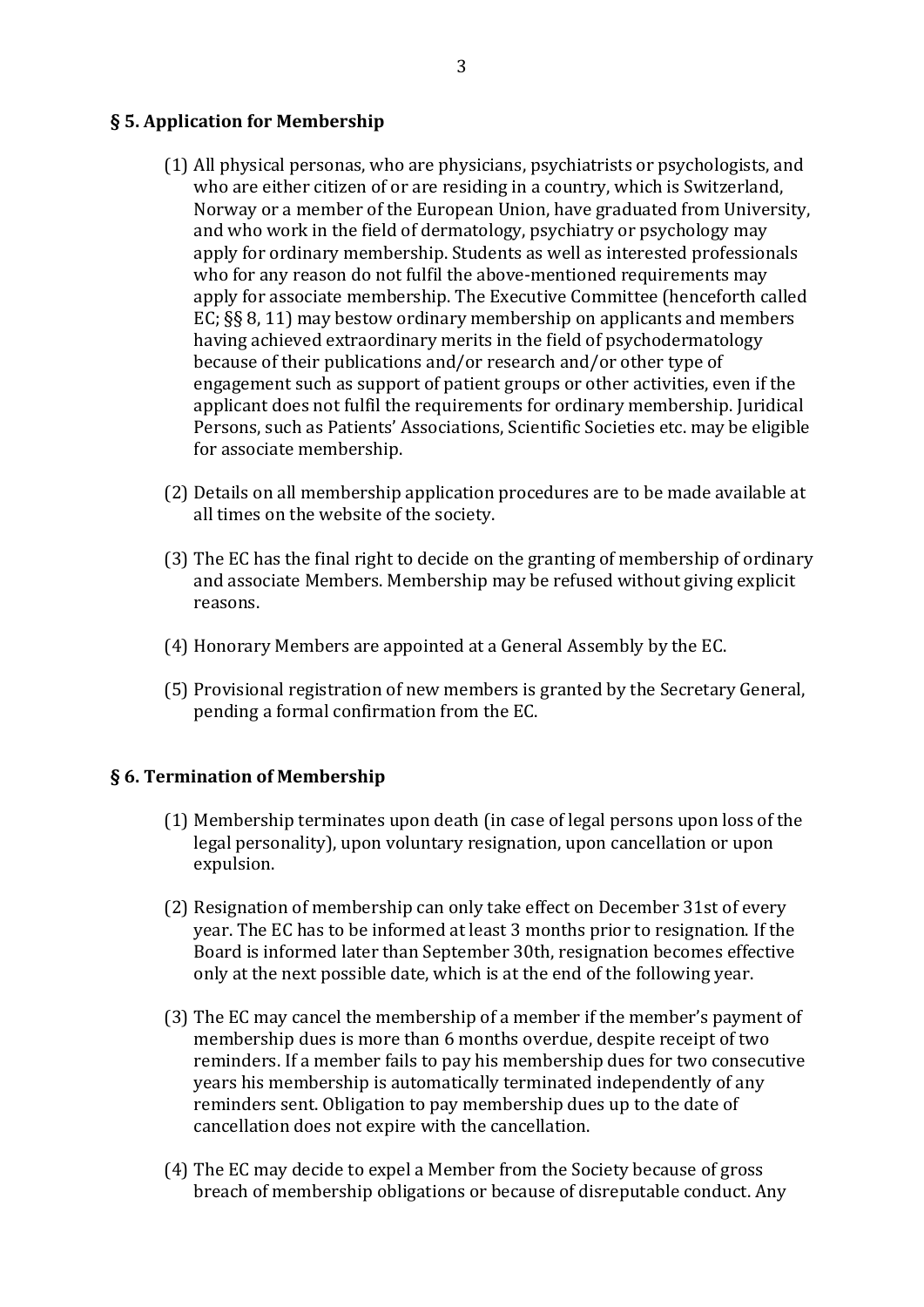appeal against expulsion must be made within two weeks of the member being informed of the expulsion. Expulsions and appeals against expulsions are to be ratified in the course of a General Assembly, and while the decision concerning an appeal is pending the membership rights of the member are suspended.

(5) Honorary membership may be withdrawn due to the reasons mentioned in paragraph 4 at the request of the EC in the course of a General Assembly.

# **§ 7. Members' Rights and Obligations**

- (1) Members are entitled to participate in all events of the Society and to use the Society's facilities. Only ordinary and honorary members have the right to vote in a General Assembly as well as having active and passive voting rights.
- (2) Members are required to promote the Society's interests according to their abilities and to avoid undertaking anything harmful to the reputation and purposes of the Society. Members must comply with the Statutes of the Society and the decisions of the executive bodies of the Society. Ordinary and associate members are required to pay on time the registration and membership fees as determined by the EC.

## **§ 8. Executive Bodies of the Society**

The Executive bodies of the Society are the General Assembly  $(S\ S 9$  and 10), the Executive Committee (§§ 11 to 13), the Auditors (§ 14), the Secretary General (§ 15) and the Arbitration Committee  $(§ 16)$ .

# **§ 9. The General Assembly**

- $(1)$  The ordinary General Assembly is held every two years, if possible during the first three months of the calendar year.
- (2) An extraordinary General Assembly has to take place within four weeks if decided upon by the Assembly or the ordinary General Assembly, upon a written request with justification from a minimum of one tenth of the members or at the Auditors' request.
- (3) All the members have to be invited in writing at a minimum of two weeks before ordinary as well as extraordinary General Assemblies. Invitations can be sent either in electronic format alone or in writing by post. The General Assembly has to be called to order by means of the introduction of an order of the day. The General Assembly is called by the EC.
- (4) Motions for the General Assembly have to be submitted in writing to the EC at least 10 days before the date of the General Assembly.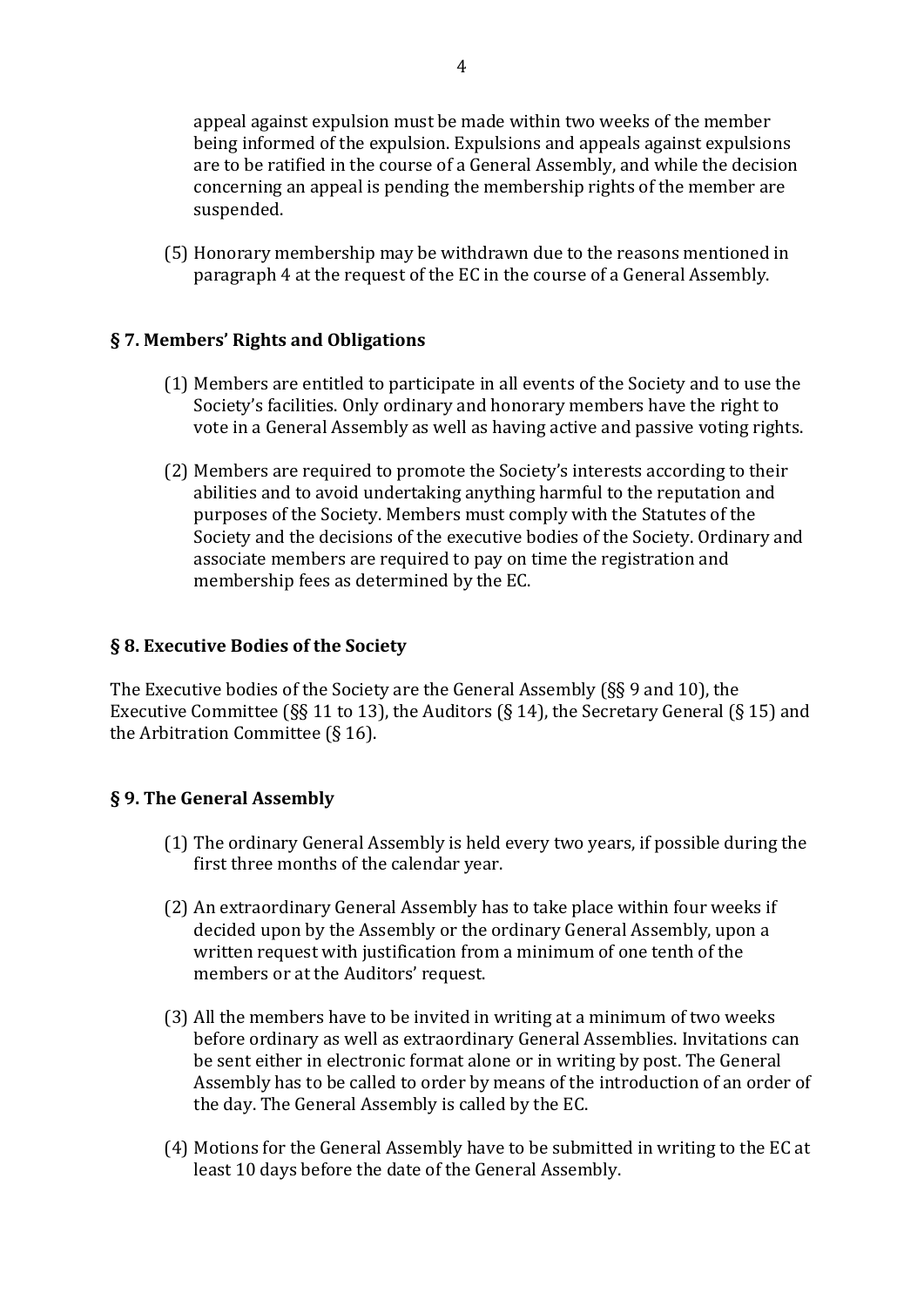- (5) Valid motions with the exception of those for a motion to call an extraordinary General Assembly - can only be made once they are accepted as items on the meeting agenda of the day.
- (6) All members are entitled to participate in the General Assembly. Only ordinary members and honorary members have the right to vote. Every member has one vote. (Legal persons can be represented at most by one proxy each. The transmission of the right to vote to another member by means of a written authorization is admissible).
- (7) The General Assembly reaches a quorum when half of all those Members entitled to vote (or their proxies) (paragraph  $6$ ) are present. If the General Assembly does not reach a quorum at the point in time previously agreed upon, the General Assembly may be held with the same agenda of the day 30 minutes later and can be considered quorate without taking the number of members present into account.
- (8) Elections and decisions in the General Assembly are generally decided by means of a simple majority. Decisions to change the Statutes of the Society or to dissolve the Society, however, need a qualified majority of two thirds of the valid votes represented in the assembly.
- (9) The Chairman ("President") presides over the General Assembly; if he/she is absent, this function is taken over by the Vice-Chairman ("President elect"). If the Vice-Chairman is also absent the longest serving Member of the Committee presides over the General Assembly.

#### **§ 10. Tasks of the General Assembly**

The General Assembly has the following tasks:

- (1) Taking and authorizing the accounts report and the closing of accounts;
- (2) Appointment and suspension of the Members of the EC and the auditors;
- (3) The granting and withdrawal of honorary memberships; as well as decisions on appeals against expulsion from any membership;
- (4) Decisions on modifying the Statutes and on voluntary dissolution of the Society;
- (5) Discussion and decisions on other items of the order of the day.

## **§ 11. The Executive Committee (EC)**

(1) The EC consists of 11 Members, i.e. the Chairman ("President"), the Vice-Chairman ("President Elect"), the Secretary General, the Treasurer and the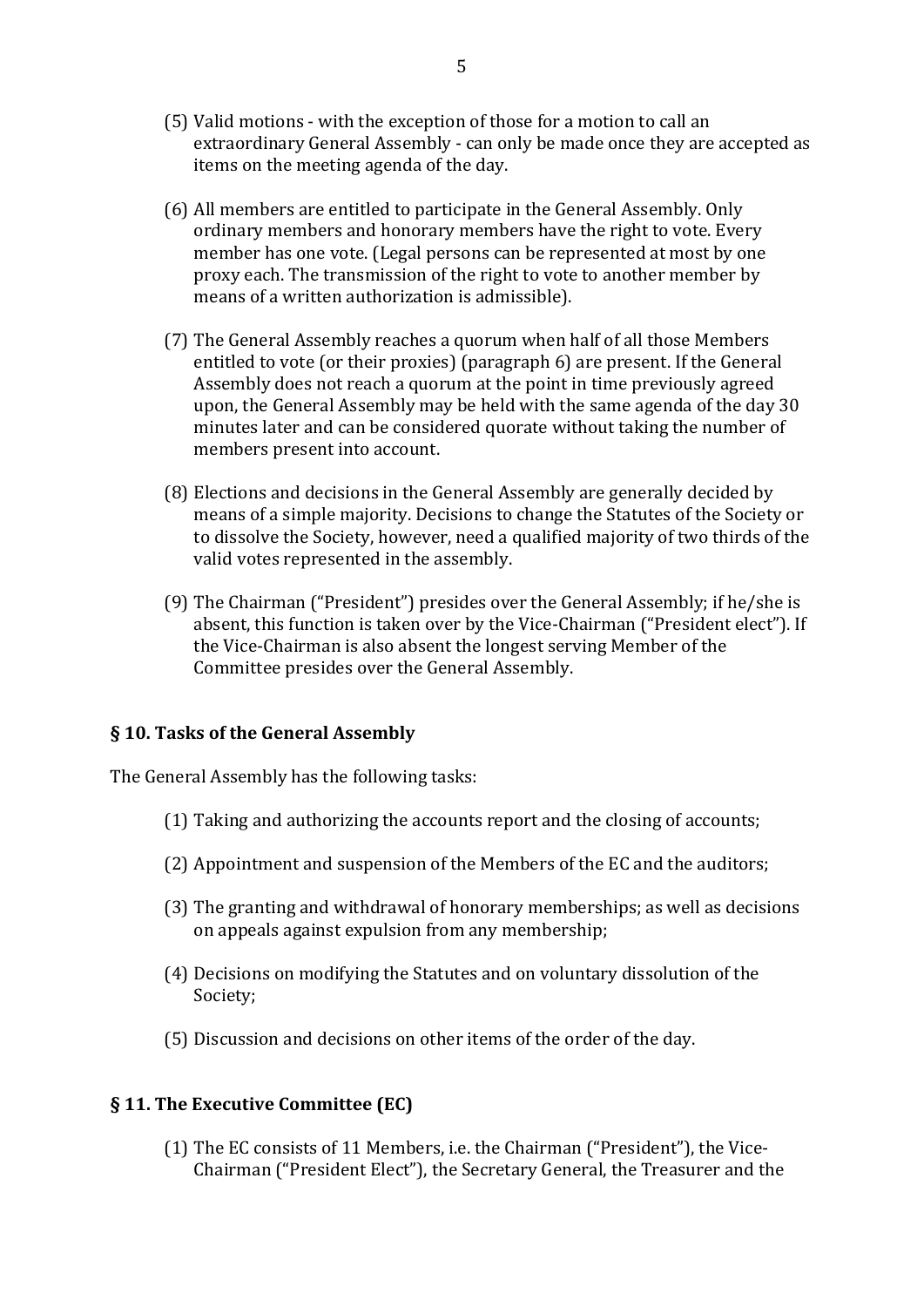Counsellors. EC members are to be elected individually by the General Assembly (see  $(4)$ ).

- (2) The EC, whose members are elected individually by the General Assembly, have the right, upon departure of one elected Member, to co-opt another eligible Member in the place of the former; the subsequent approval has to be obtained at the following General Assembly.
- (3) Each member of the EC may remain in office for a maximum period of 10 years. After this time has expired, the member must resign at the next General Assembly. Retired members of the Board are eligible to be reappointed to the Board of Directors, once only, for a maximum of four years.
- (4) Forthcoming vacancies are to be announced in the Newsletter of the Society at least 6 months before the next General Assembly and ordinary members who wish to apply for vacant posts must submit their application to the Secretary General in writing, together with a detailed CV, at least 3 months before the date of the General Assembly.
- (5) The Executive Committee is convened by the President, or in the absence of the President by the President-elect, by writing or speaking to all members of  $the EC.$
- (6) The EC reaches a quorum when all its Members have been invited and at least half of them are present.
- (7) The EC takes its decisions by means of a simple majority; in case of a tie, the President casts the deciding vote.
- (8) The EC is presided over by the President, or if the President is absent by the President-elect. If the President-elect is also absent, the Secretary General presides over the EC. If all three are absent, the longest serving EC member presides over the meeting.
- (9) A member of the EC ceases to function as a member after expiry of the allowed period of office, after resignation, after dismissal or on death. The General assembly may at any time dismiss the EC or its individual Members. EC members may at any time declare their resignation in writing. This resignation has to be submitted to the EC or, if the whole EC resigns, to the General Assembly.

## § 12. Duties of the Executive Committee

The EC manages the Society. It takes care of all those tasks not devolved to other executive bodies of the Association by the Statutes. The following matters are specifically assigned to the EC: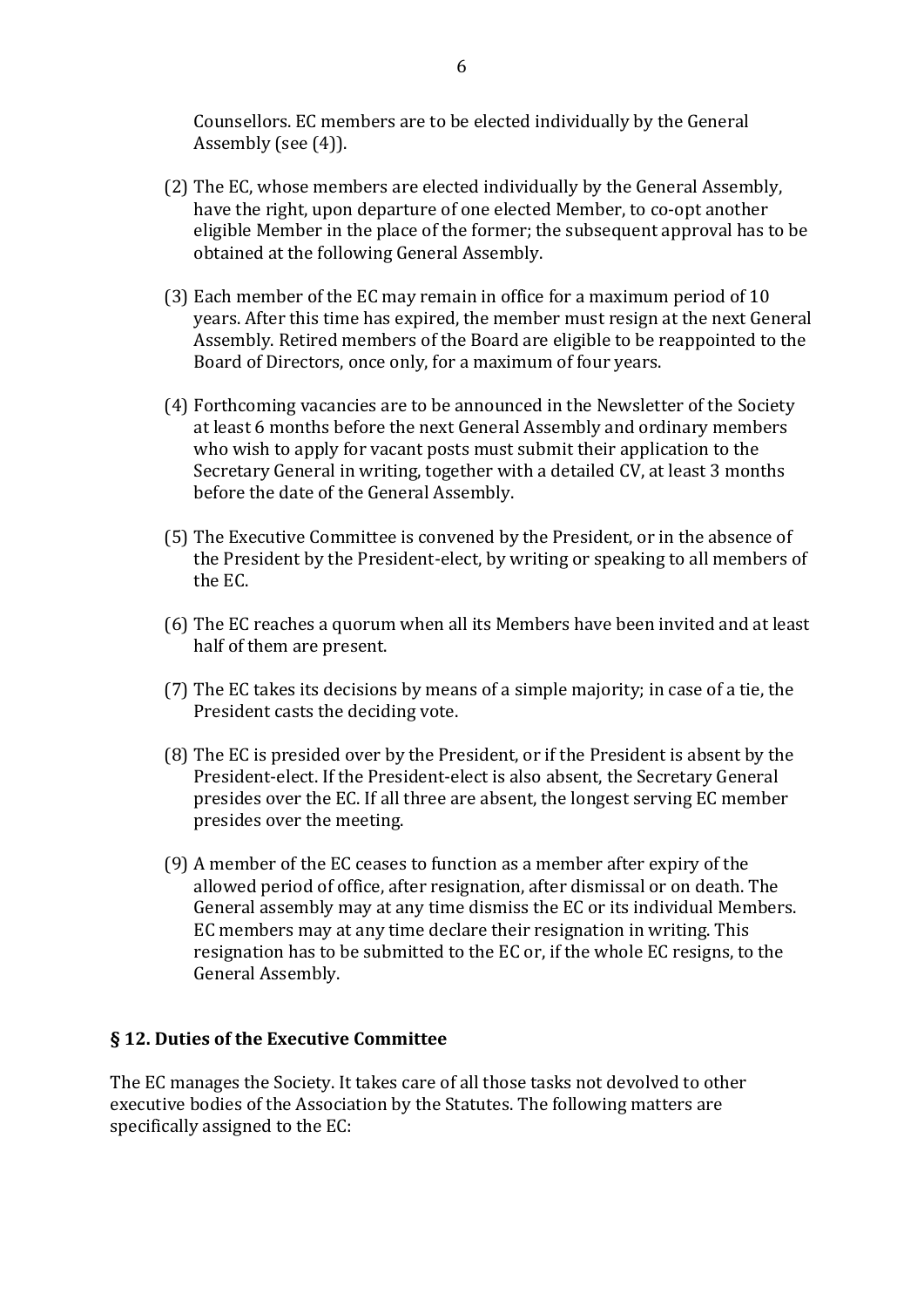- (1) Appointing, at the beginning of each two years term, members of the EC to fulfil the tasks of President, President Elect, Secretary and Treasurer. After each two vears term, the President-Elect becomes President.
- (2) Drafting the annual budget as well as the accountability report and closing of accounts:
- (3) Preparation of the General Assembly:
- (4) Convocation of the ordinary and extraordinary General Assemblies;
- (5) Informing members about the Society's activities and financial management in the course of the General Assemblies;
- (6) Management of the Society's finances;
- (7) Registration, expulsion and cancellation of members, respectively when such procedures need to be ratified by a General Assembly - provisional undertaking of these procedures;
- (8) Hiring and dismissal of any employees of the Society.

#### § 13. Special Obligations of Members of the EC

- (1) The President is the highest officer of the Society. The President represents the Society, especially in relations with the outside world, with official bodies and third parties. The President presides over the General Assembly and the Executive Committee. In case of an emergency the President is entitled to issue instructions on his/her own authority and responsibility also in matters concerning the General Assembly or the Executive Committee; these, however, are subject to subsequent approval by the relevant executive body. The President is in charge for a period of approximately two years, the time running between the two ordinary General Assemblies.
- (2) The Secretary supports the President in the management of the Society's business. The Secretary coordinates communication between the EC and all members of the society as well as between the society and other scientific / academic organizations governmental structures or individuals interacting for any reason with ESDaP. The Secretary drafts the minutes of the General Assembly and of the meetings of the Board of Directors.
- (3) The Treasurer is responsible for the correct financial policy of the society.
- (4) If the President is unable to fulfil his/her duties, the President-elect replaces him.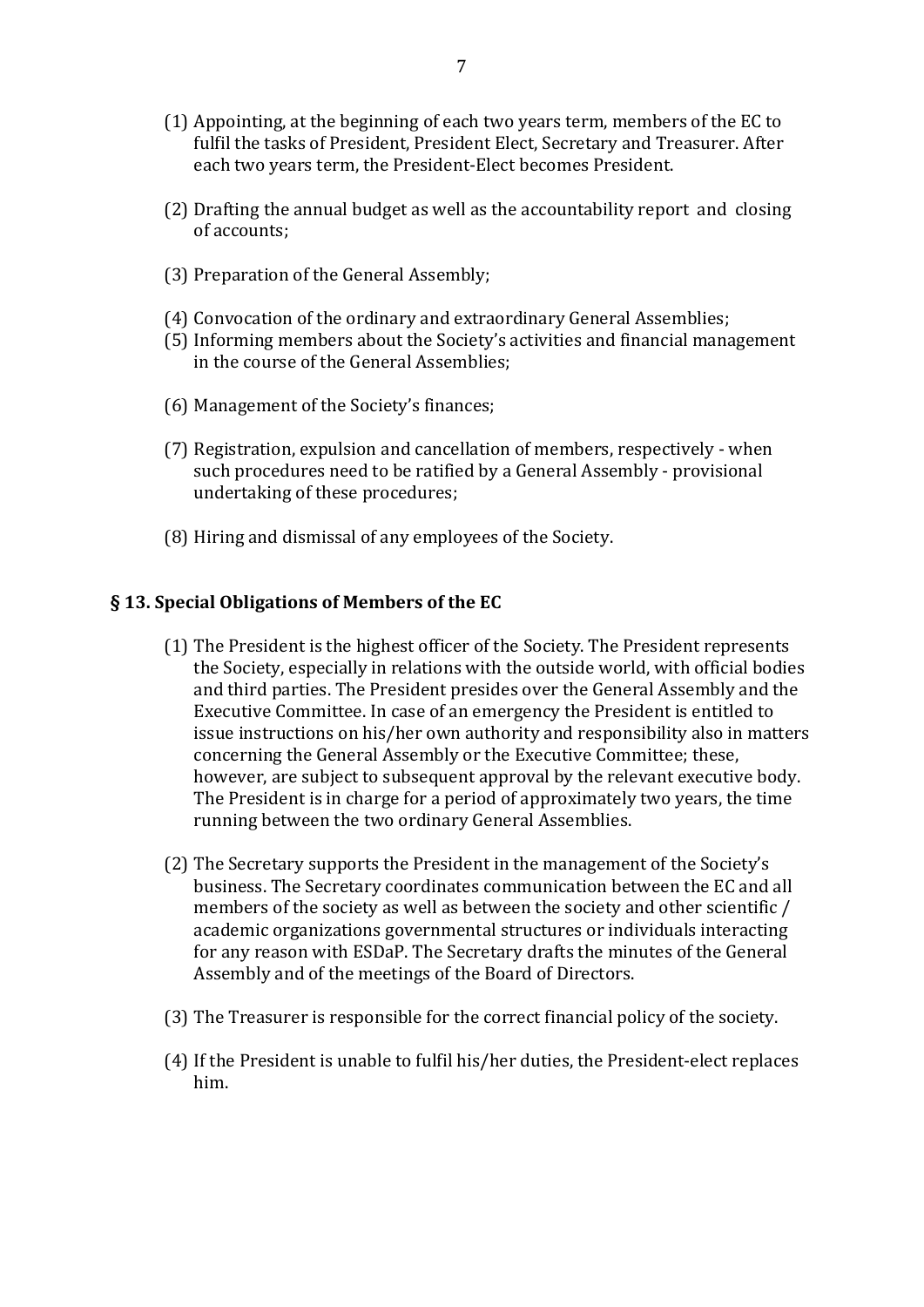#### **§ 14. The Auditors**

- (1) Two Auditors are elected by the General Assembly for a maximum of 6 years. They may be re-elected once for a second period of another 6 years.
- (2) The Auditors are responsible for checking the financial records of the business of the Society and the closing of the annual accounts. They have to report the result(s) of this to the general Assembly.
- § 15. The Arbitration Committee
	- (1) In all disputes arising from the Society's statutes, decisions are taken by the Arbitration Committee.
	- (2) The Arbitration Committee consists of five ordinary Members. Every party to a dispute names two Members to the EC as arbitrators within 10 days of a dispute being formally (in writing) brought to the notice of the EC. The members of the Arbitration committee elect a Chairman of the Arbitration Committee by means of a simple majority. In case of a tie the toss of a coin will decide
	- (3) The Arbitration Committee takes its decision with a simple majority with all its Members present. It decides according to the best of its abilities, beliefs and knowledge. Within the Society its decisions are final.

**§ 16.** The EC provides a list of documents ("Arrangements") which are made available on the website of the society, where the duties of the President, President-Elect, Secretary, Treasurer, Auditors and any other EC members may be further specified.

## **§ 17. Rules regarding the Congresses of the Society and other Congresses**

- $(1)$  The society endeavours to organize a Congress every 2 years, during which the General Assembly will normally be held. Decisions regarding the local organizers, the financial regulations and the destination of profits deriving from the Congress are taken by the EC.
- (2) Congresses dedicated to psychodermatology, organized by other bodies, may apply for the "Auspices of the ESDaP".
	- a. To be granted the Auspices of the Society, the following conditions must be fulfilled $\cdot$ 
		- i. At least one member of the local organizing committee must be a member of the Society.